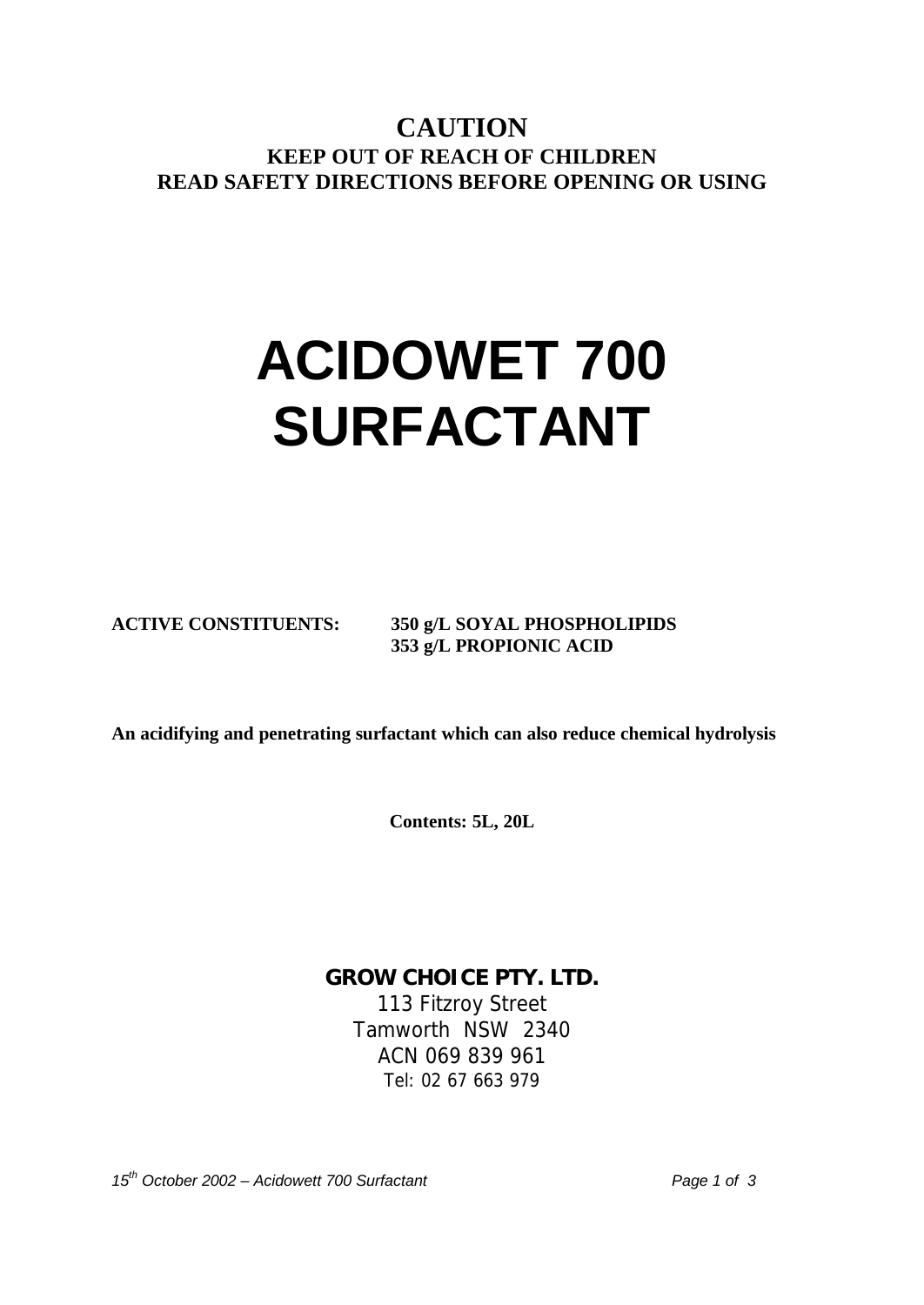#### **DIRECTIONS FOR USE:**

This product can be used where the addition of a surfactant or self-emulsifying oil is required or recommended on an agricultural chemical label.

#### **APPLICATION RATE:**

Under normal conditions where an improvement in herbicide penetration is required use this product at the rate of 0.1%, that is 100mL/100L spray solution.

In unfavourable conditions such as very cold weather, dry dusty conditions or if the plants to be sprayed has hairy or waxy leaf increase the rate to 0.5%, that is 500mL/100 spray solution. The higher rate should also be used when applying to dense tall vegetation.

If the product is to be used for a reduction in pH of the spray water use a rate to give an 0.1% dilution of the final water volume in the spray tank.

| <b>SPRAY TANK</b>     | <b>RATE OF ACIDOWET 700 REQUIRED</b> |       |         |
|-----------------------|--------------------------------------|-------|---------|
| Water Volume dilution | 0.1%                                 | 0.25% | $0.5\%$ |
|                       |                                      |       |         |
| 100L                  | 100mL                                | 250mL | 500mL   |
| 200L                  | 200mL                                | 500mL | 1L      |
| 300L                  | 300mL                                | 750mL | 1.5L    |
| 500L                  | 500mL                                | 1.25L | 2.5L    |
| 1000L                 | 1 litre                              | 2.5L  | 5L      |

**NOT TO BE USED FOR ANY PURPOSE, OR IN ANY MANNER, CONTRARY TO THIS LABEL UNLESS AUTHORISED UNDER APPROPRIATE LEGISLATION.** 

### **GENERAL INSTRUCTIONS**

NOTE: THIS PRODUCT IS NOT SUITABLE FOR MIXING WITH SULFONYLUREA **HERBICIDES** 

This product can be used to increase the penetration of herbicides, neutralise or slightly acidify alkaline spray solutions and extend the life of many products that are hydrolysis sensitive.

### **MIXING INSTRUCTIONS:**

Half fill the spray tank with water and commence agitation. Add the required amount of Acidowet 700 the add the recommended agricultural product. Continue agitation while topping up to the correct volume and during spraying.

### **PROTECTION OF WILDLIFE, FISH, CRUSTACEANS AND ENVIRONMENT**

Dangerous to fish. Do not contaminate streams, rivers or waterways with the chemical or used container.